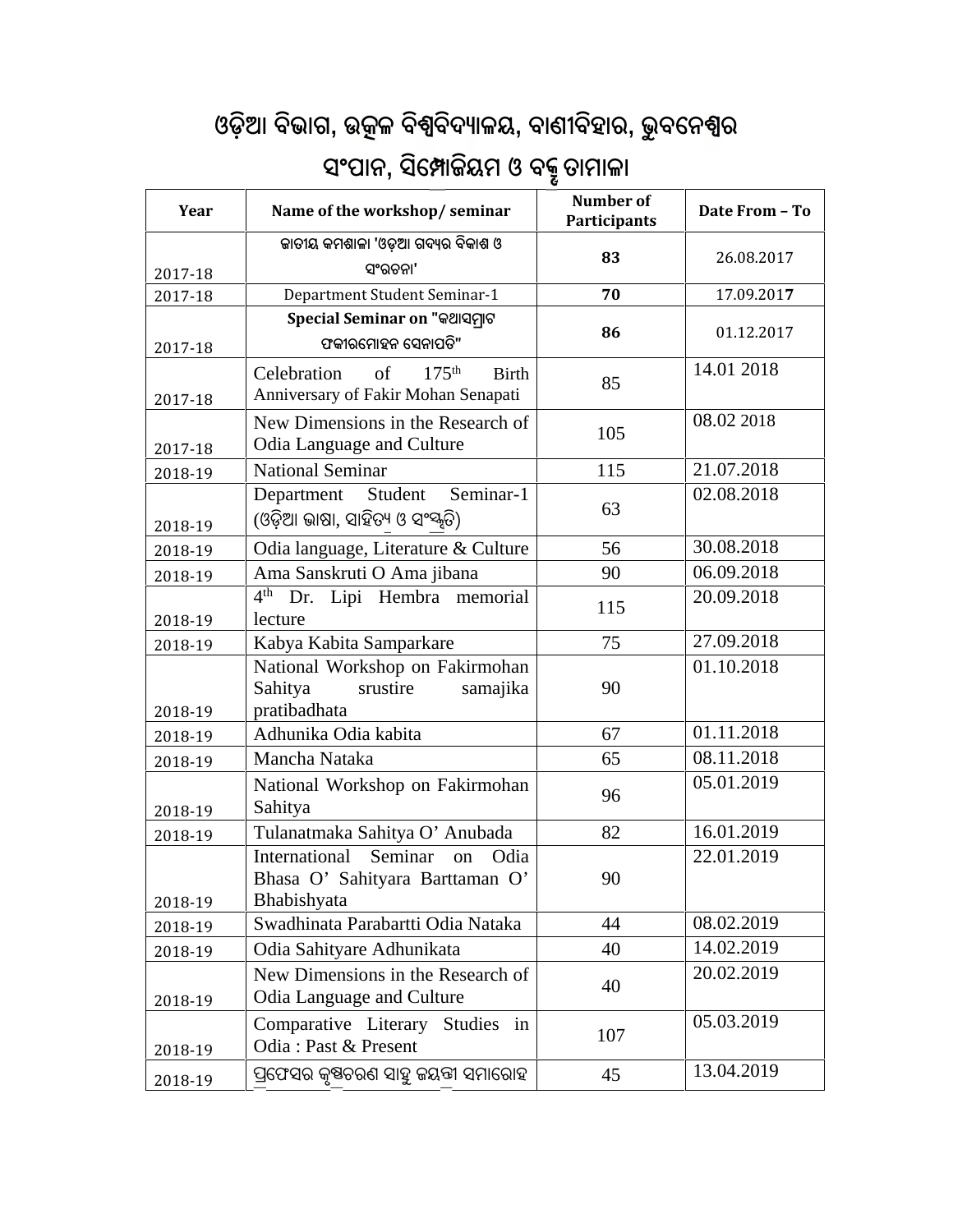| 2019-20 | Lipi<br>Hembram<br>Memorial<br>Lectrure Series -III' on "Media &<br>Literature"            | 86  | 21.09.2019 |
|---------|--------------------------------------------------------------------------------------------|-----|------------|
| 2019-20 | Symposium on<br>Comparative<br>Literary Studies in Odia: Past and<br>Present               | 94  | 05.03.2019 |
| 2019-20 | Utkal<br>Odia<br>Symposium<br>Understanding language mobility<br>under Culture in Exchange | 127 | 06.03.2019 |
| 2019-20 | ସାଂପ୍ରତିକ ଓଡ଼ିଆ ସାହିତ୍ୟ: ଅଜୟ କୁମାର<br>ସ୍ୱାଇଁ                                               | 64  | 17.10.2019 |
| 2019-20 | ଲୋକସଂସ୍କୃତି, ବକ୍ତା: ପ୍ରଫେସର ପ୍ରକାଶ<br>ପଟ୍ଟନାୟକ                                             | 75  | 04.11.2019 |
| 2020-21 | ସାଂପ୍ରତିକ କଥା ସାହିତ୍ୟରେ ନ୍ୱତନତା<br>(Webinar)                                               | 97  | 20.10.2020 |
| 2020-21 | "ଭାଷା<br>ମୃତ୍ୟୁ<br>(Language<br>Death)"(Webinar)                                           | 97  | 21.10.2020 |
| 2020-21 | Departmental Seminar ସାହିତ୍ୟିକ<br>ହରପ୍ରସାଦ ଦାସ                                             | 56  | 06.03.2021 |
| 2020-21 | Departmental Seminar ସାଂପ୍ରତିକ<br>ସମୟରେ ଗଙ୍ଗାଧର ସାହିତ୍ୟର<br>ପ୍ରାସଙ୍ଗିକତା                   | 46  | 23.08.2021 |
| 2020-21 | National Seminar on: ପୋଥି ସଂସ୍କୃତି<br>ଓ କଥାସାହିତ୍ୟ                                         | 87  | 08.09.2021 |
| 2020-21 | ସପ୍ତମ ଡକର ଲିପି ହେମ ମ ସ୍ମାରକୀ<br>ବକ୍ତୃତାମାଳା                                                | 68  | 21.09.2021 |
| 2020-21 | National Seminar on: ସୂଜନ<br>ଅନୁଭବ ଓ କଥାସାହିତ୍ୟ                                            | 78  | 01.12.2021 |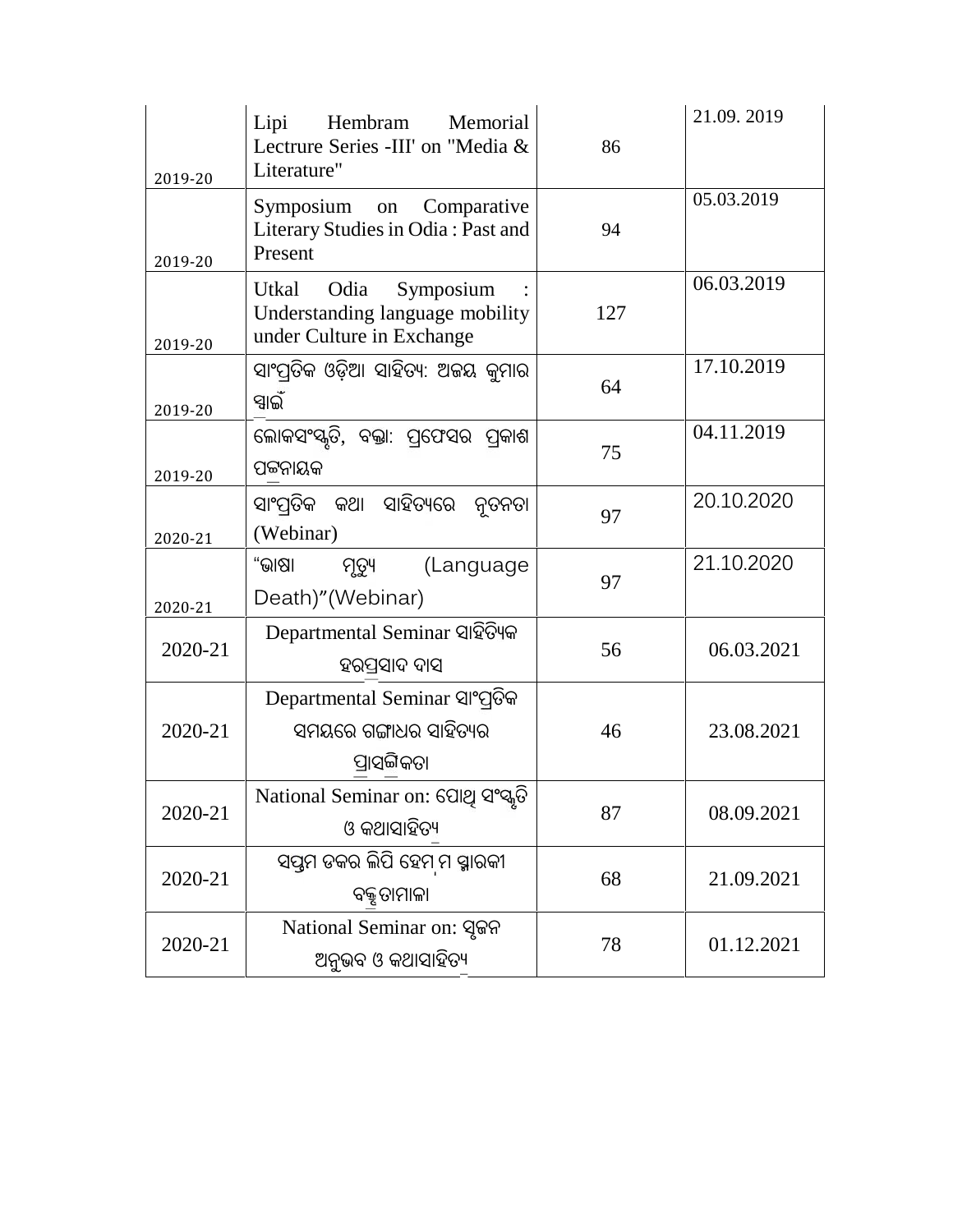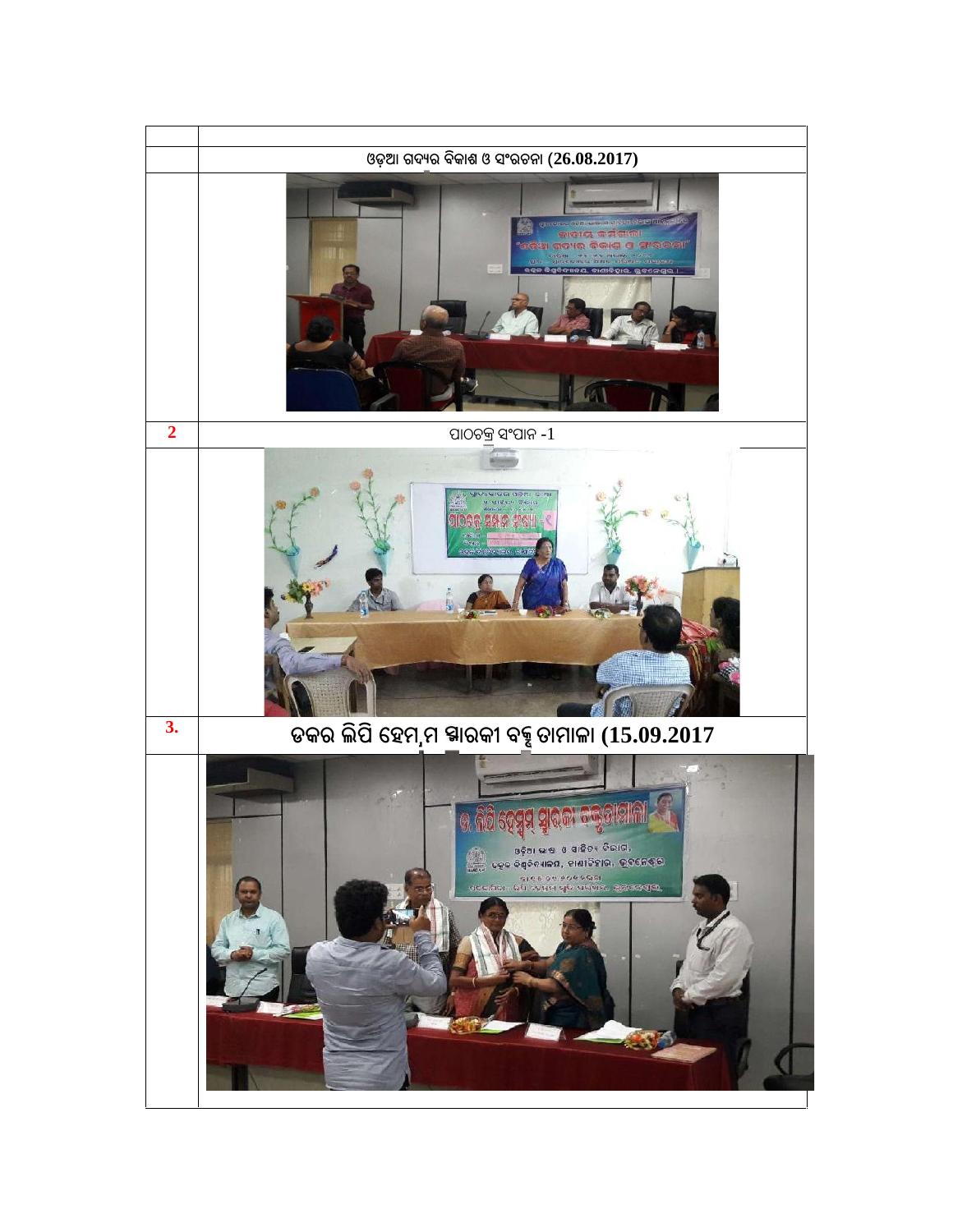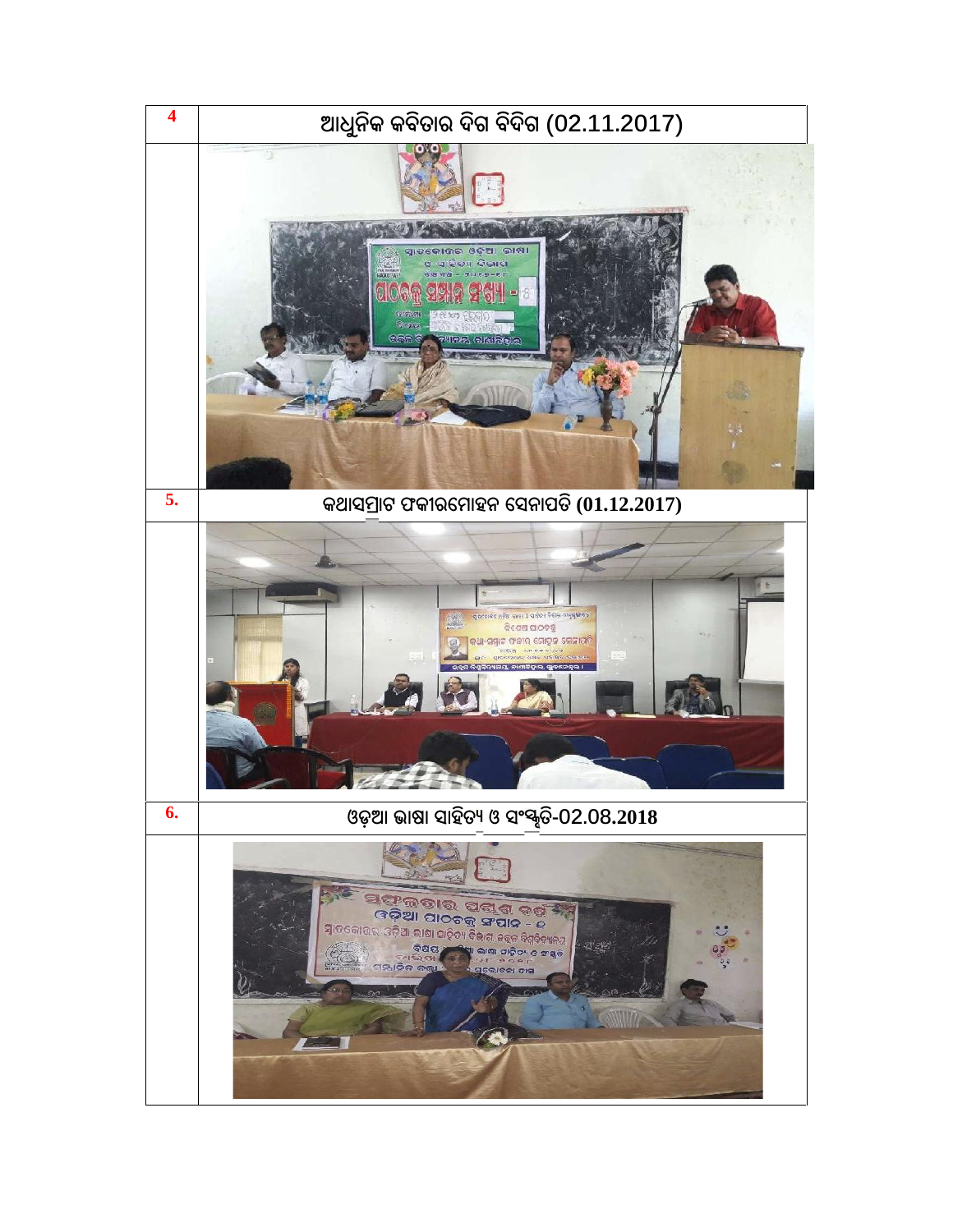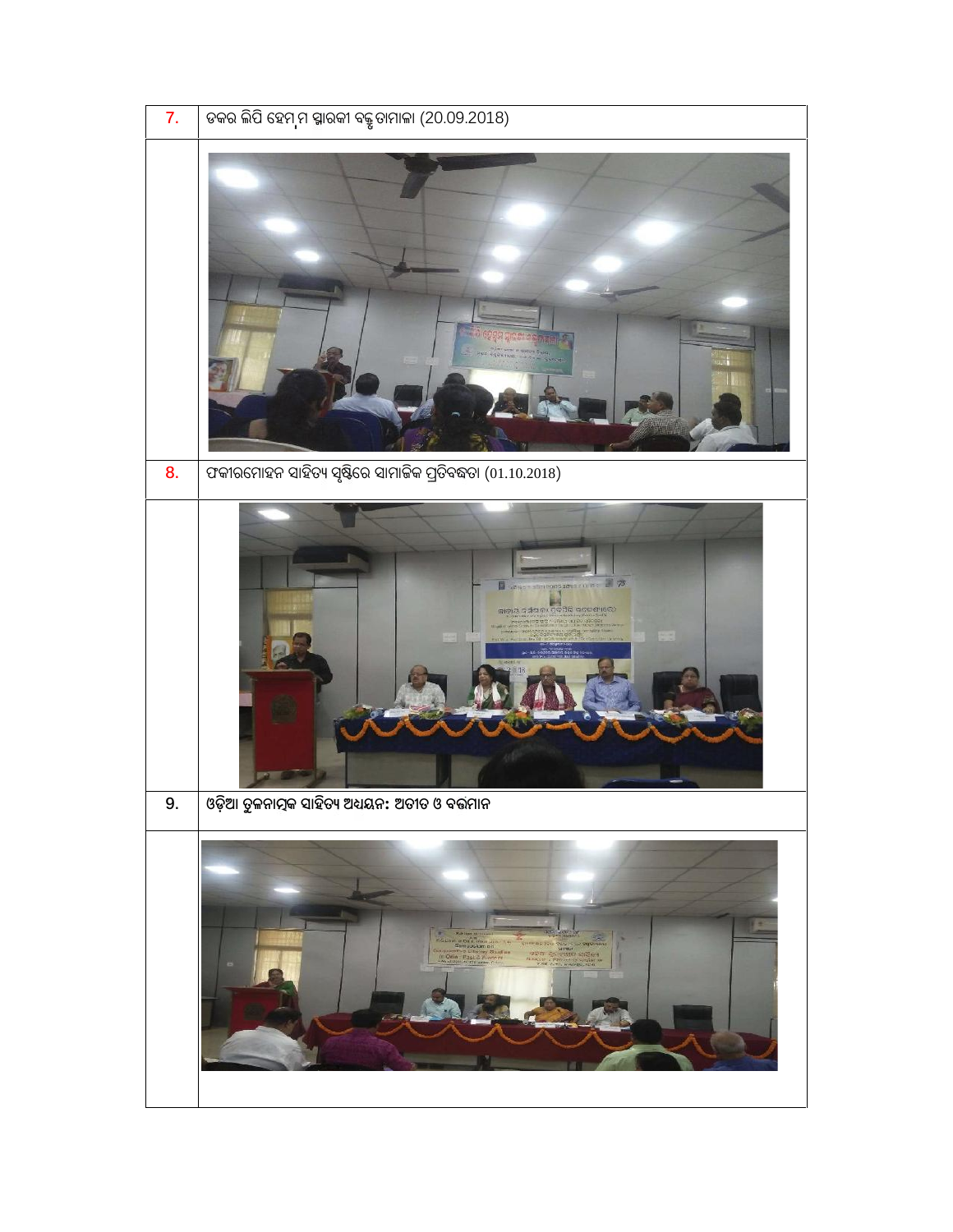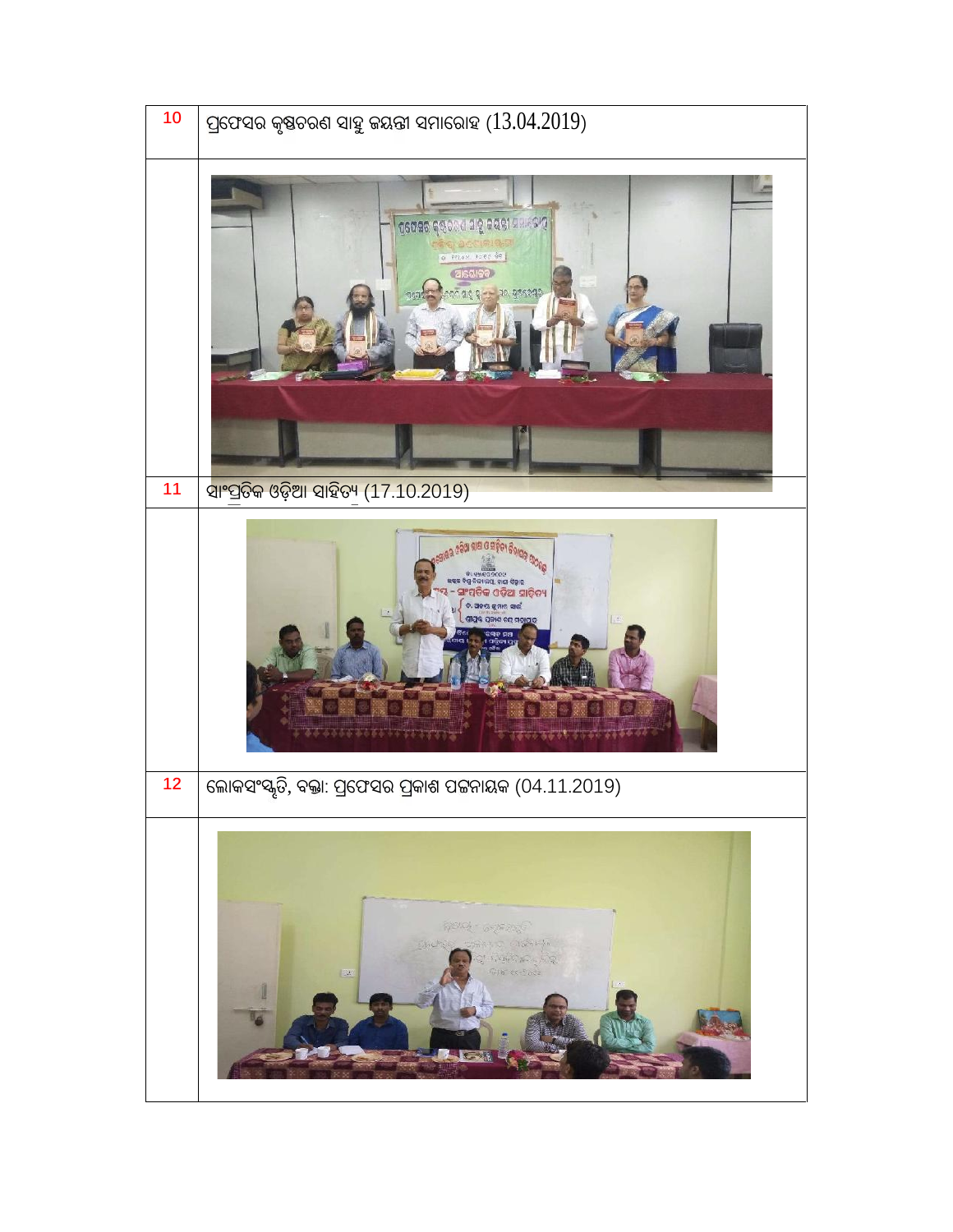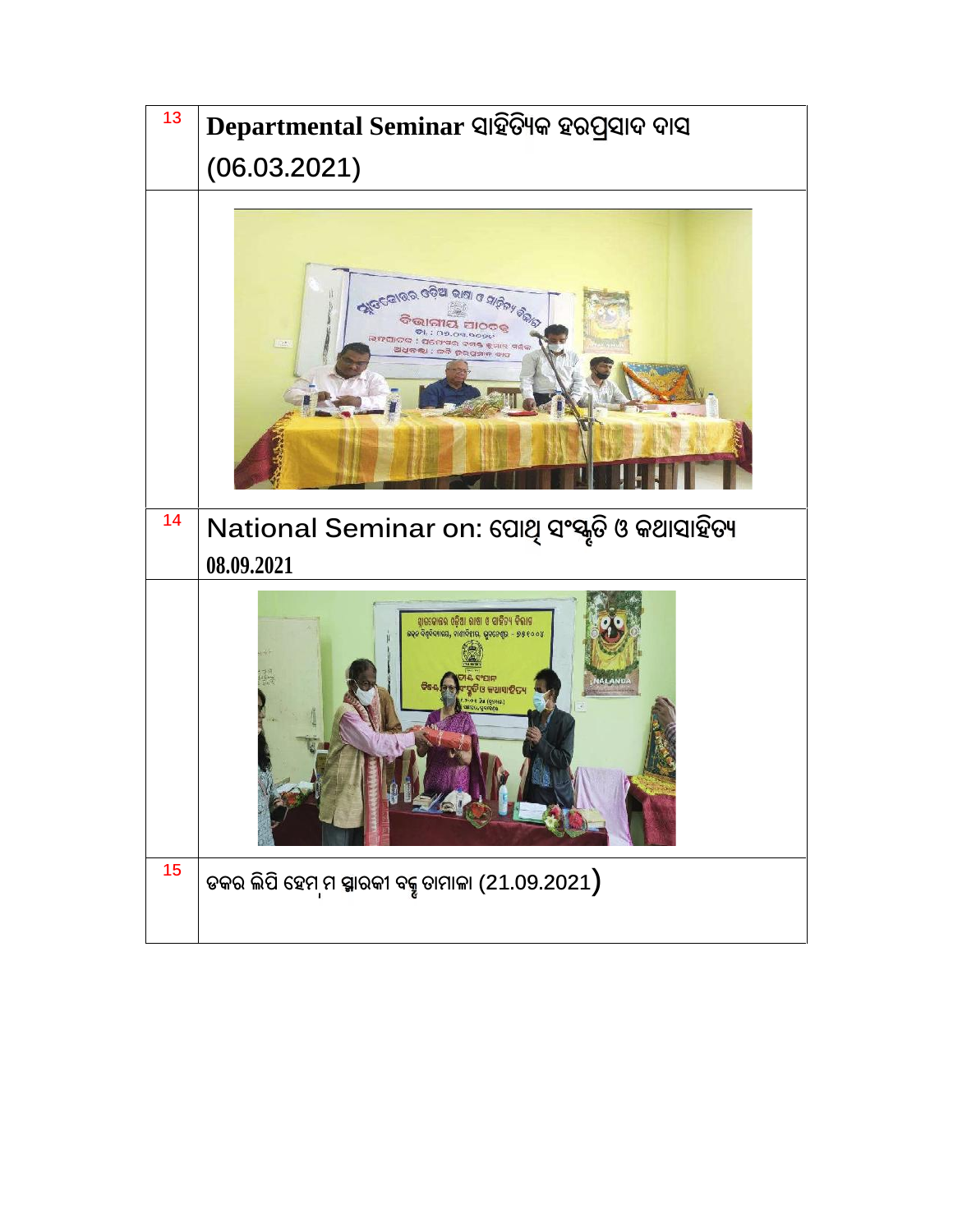